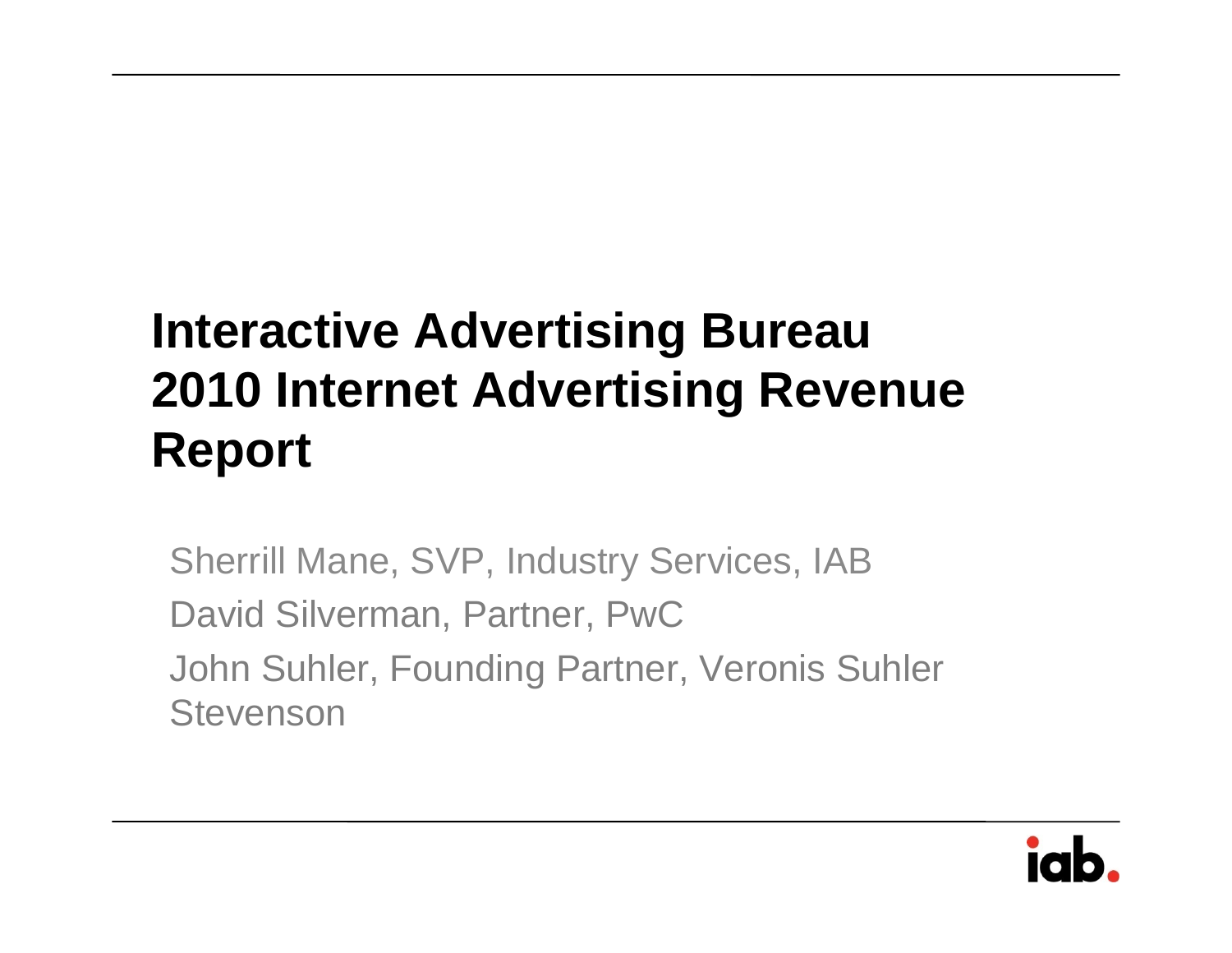## **Agenda**

- •Welcome
- •2010 Internet Revenue Highlights

Sherrill Mane, SVP Industry Services, IAB

•Details of IAB PwC 2010 Report

David Silverman, Partner, PricewaterhouseCoopers

• Communications Industry Spending & Consumption **Trends** 

> John Suhler, Founding Partner, Veronis Suhler Stevenson

•Q and A

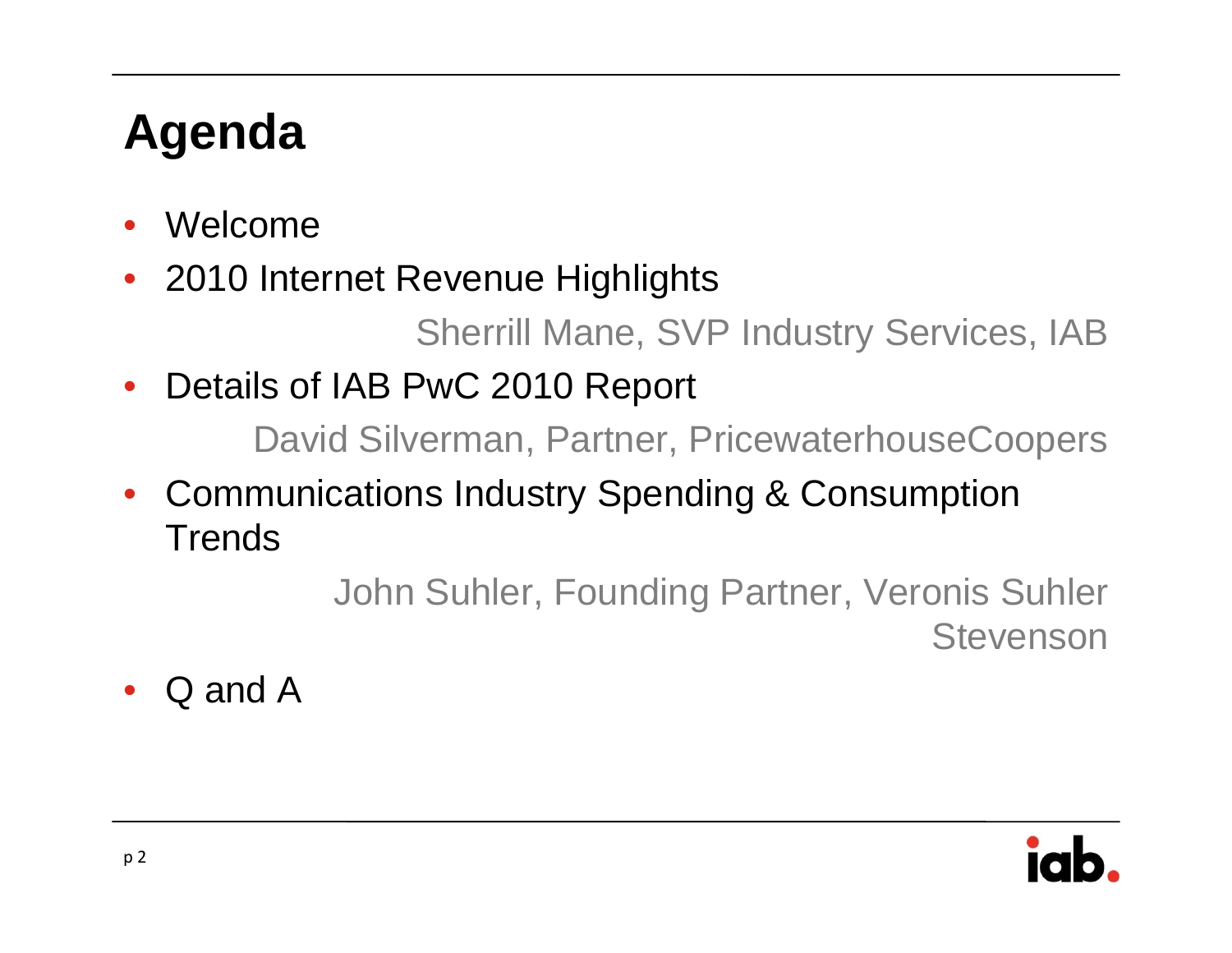## **Important Note on Q&A**

- • We will open a voice line for **journalists** to ask questions at the end of the presentations.
- $\bullet$  **IAB members** should ask questions using the Webex user interface
	- Please type questions into the Chat box on the Webex user interface at any time during the presentations.
	- We will create a queue and answer as many questions as possible following the presentations.
	- Additional press questions should be directed to **Marnie Black, marnie@iab.net**
	- Additional questions from IAB members should be directed to **Joe Laszlo, joe@iab.net.**



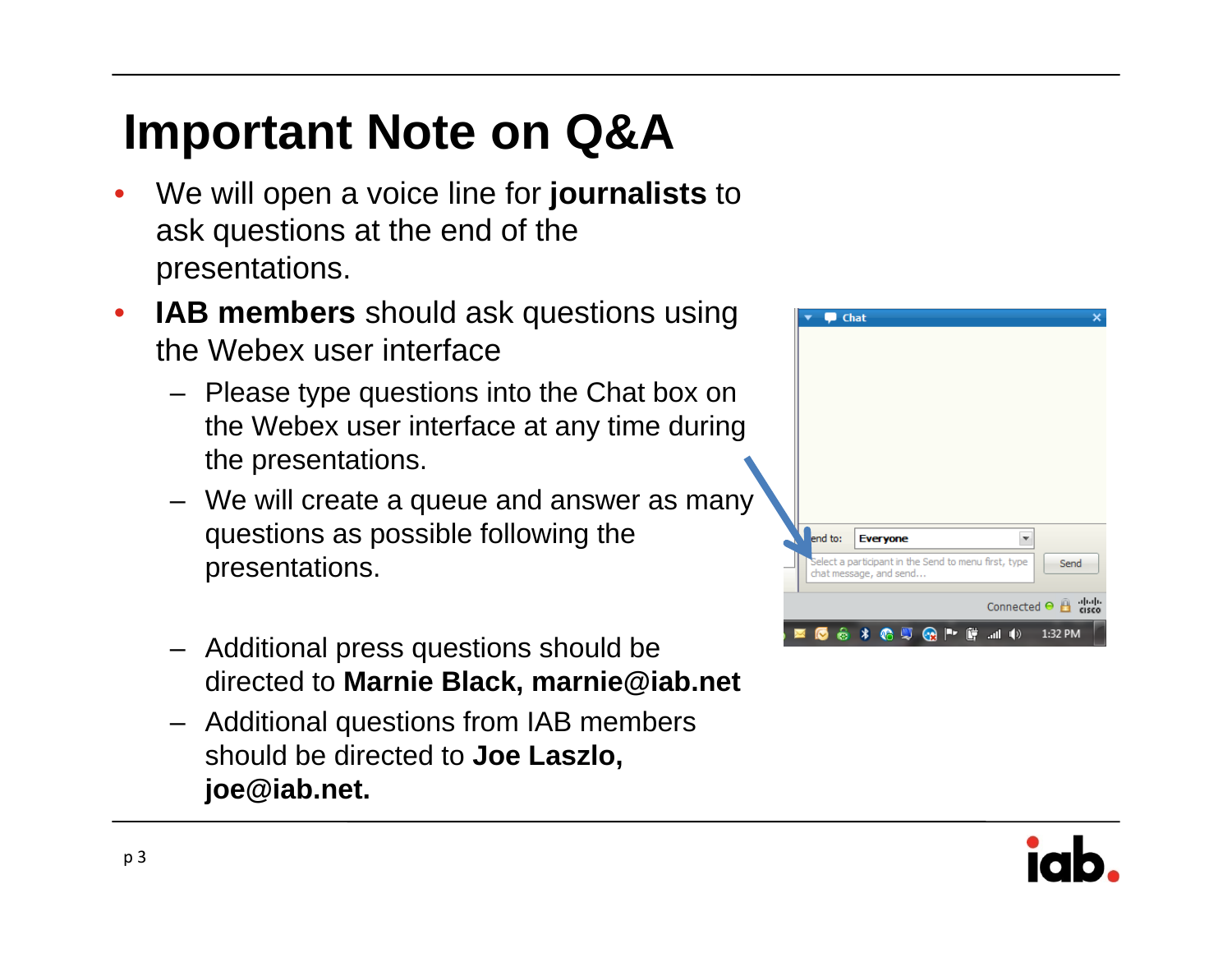## **2010 Year End Internet Revenue Highlights**

"I do not read advertisements - I would spend all my time wanting things"

--Franz Kafka

Sherrill ManeSVP Industry Services Interactive Advertising Bureau



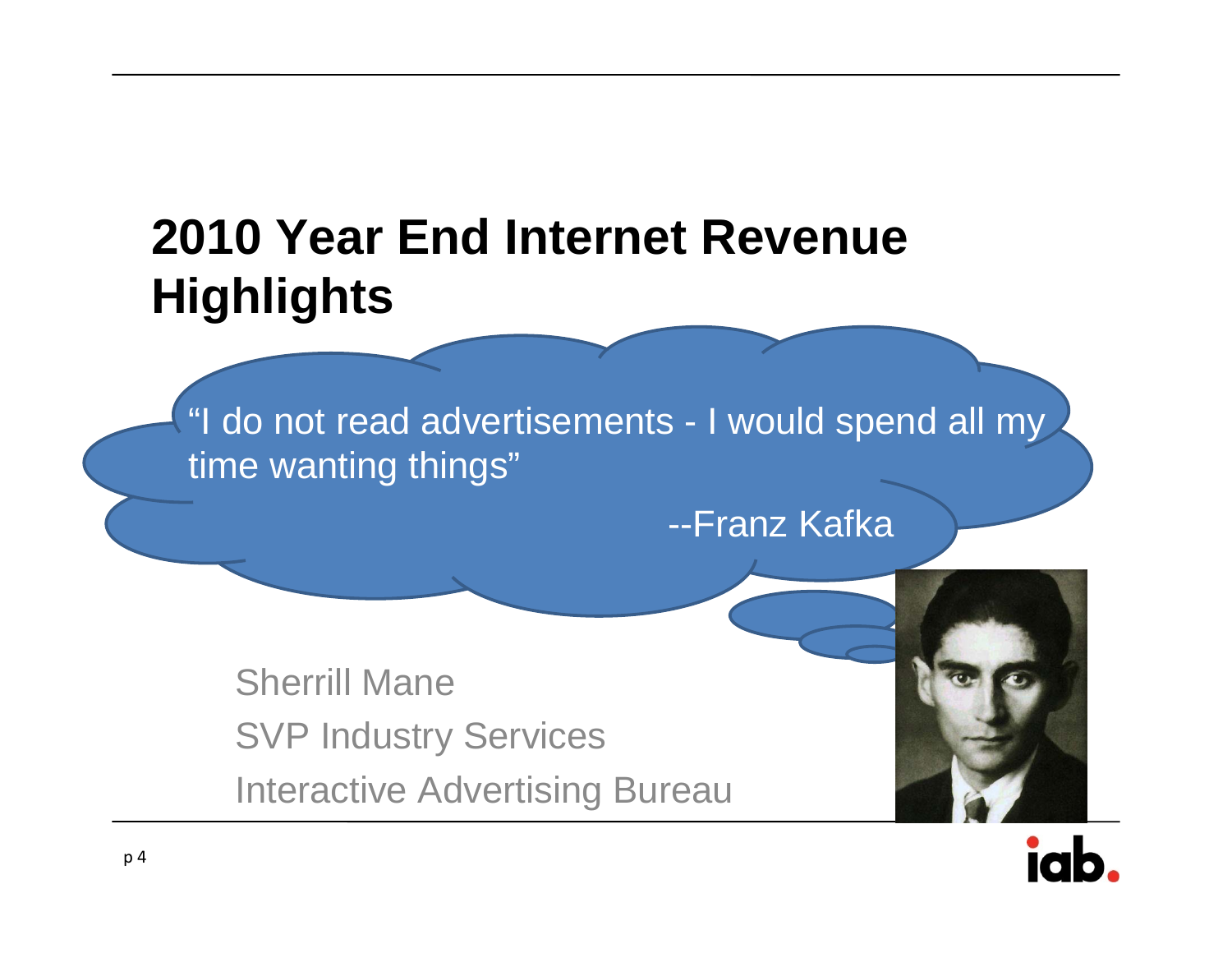## **2010 Was Interactive Advertising's Best Year Ever**

- $\bullet$  In 2010 US Internet ad revenues totaled \$26 billion, **a record result.**
	- This represents a 15% (or \$3.4 billion) increase from 2009's \$22.7 billion.
- $\bullet$  Second half 2010 revenue of \$13.9 billion represents the **best result ever** for US interactive advertising.
	- This is an 18% increase over same time last year (\$11.8 billion in 2H2009).
- $\bullet$ For the first time in  $4<sup>th</sup>$  quarter 2010, a single quarter broke \$7 billion (\$7.5 bil)
- $\bullet$  2010 Annual Report marks the debut of estimated US mobile ad revenue for 2010: between \$550 and \$650 million.
	- Mobile ad revenue is defined as advertising tailored to and delivered through wireless mobile devices such as smartphones (e.g. Blackberry, iPhone, Android phones), feature phones (e.g. lower-end mobile phones capable of accessing mobile content), and media tablets (e.g. iPad, Samsung Galaxy Tab).

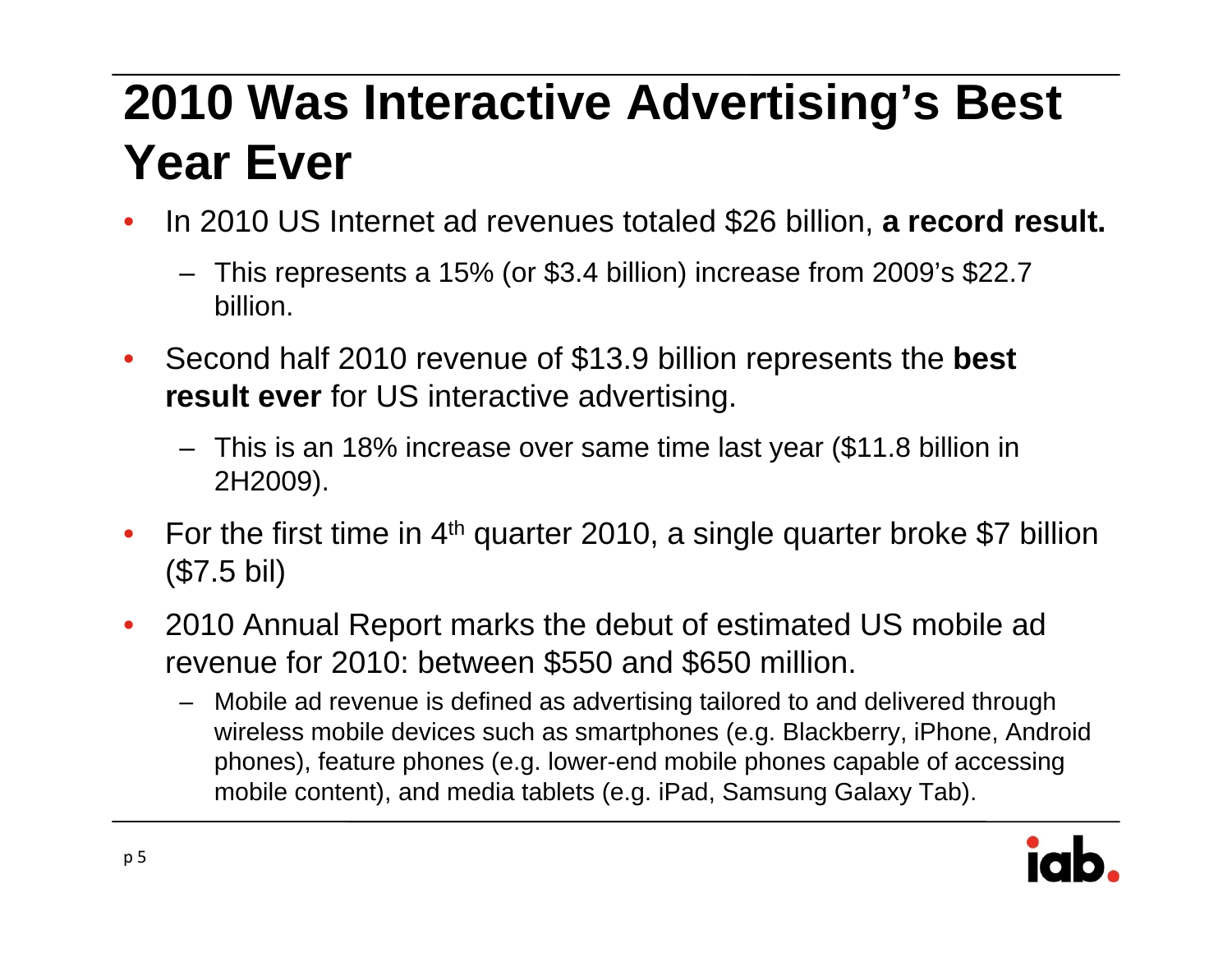## **2010 Results Compared With 2009**



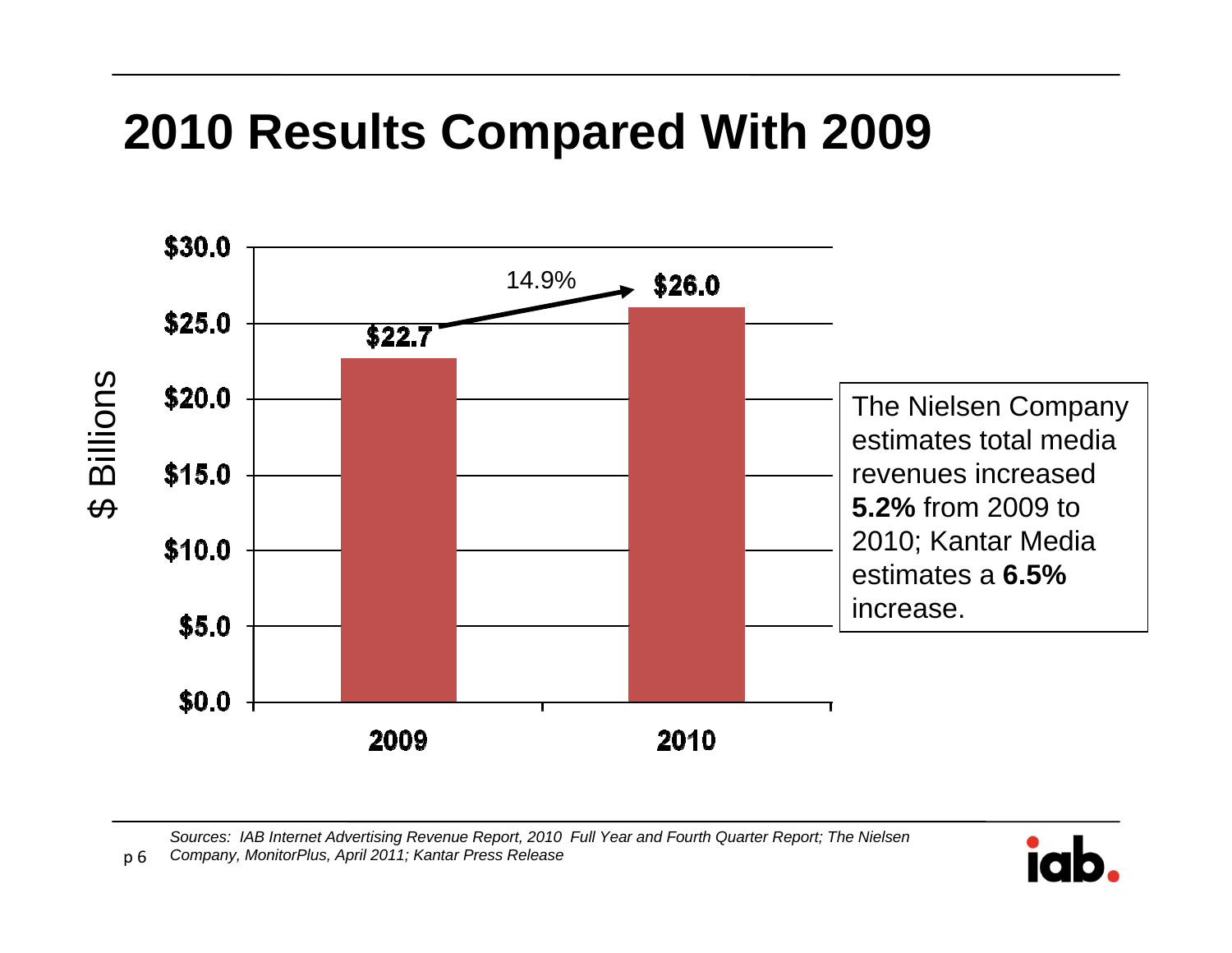## **2010 Top Five Non-Internet Media Revenue Change Over 2009** Percent



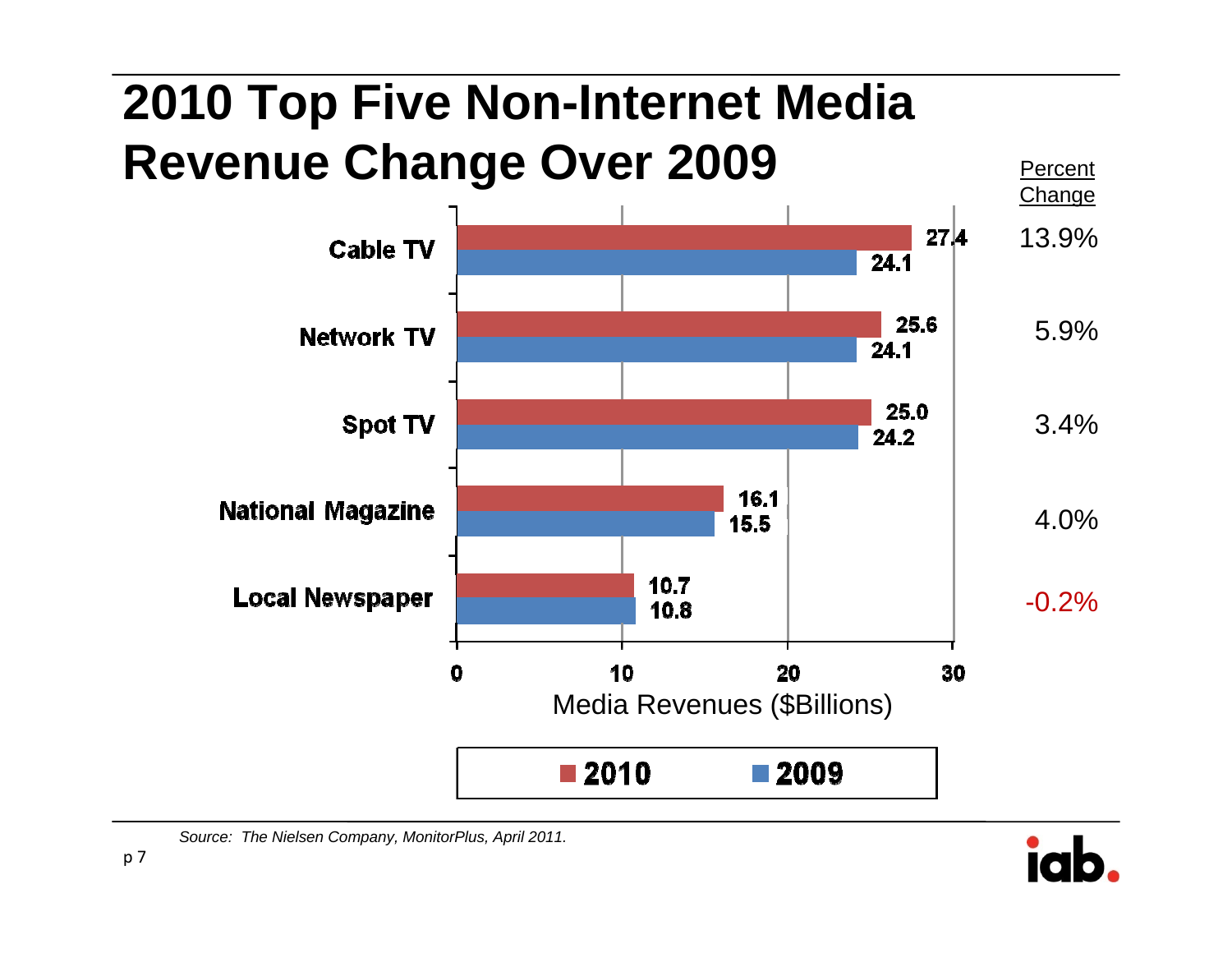## **Second Half 2010 Results Compared With Second Half 2009**



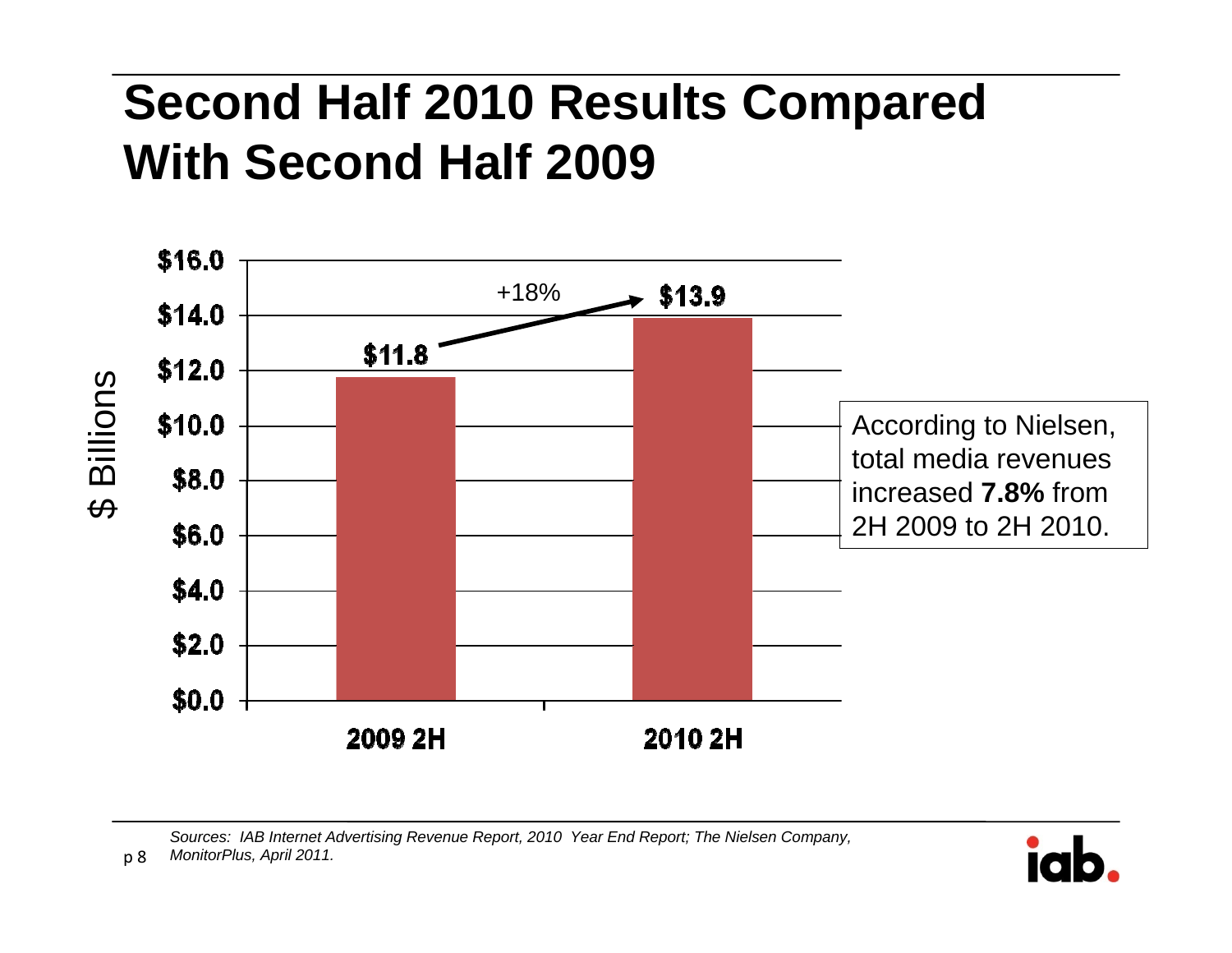# **2H 2010 Top Five Non-Internet Media Revenue Change Over 2H 2009** Percent



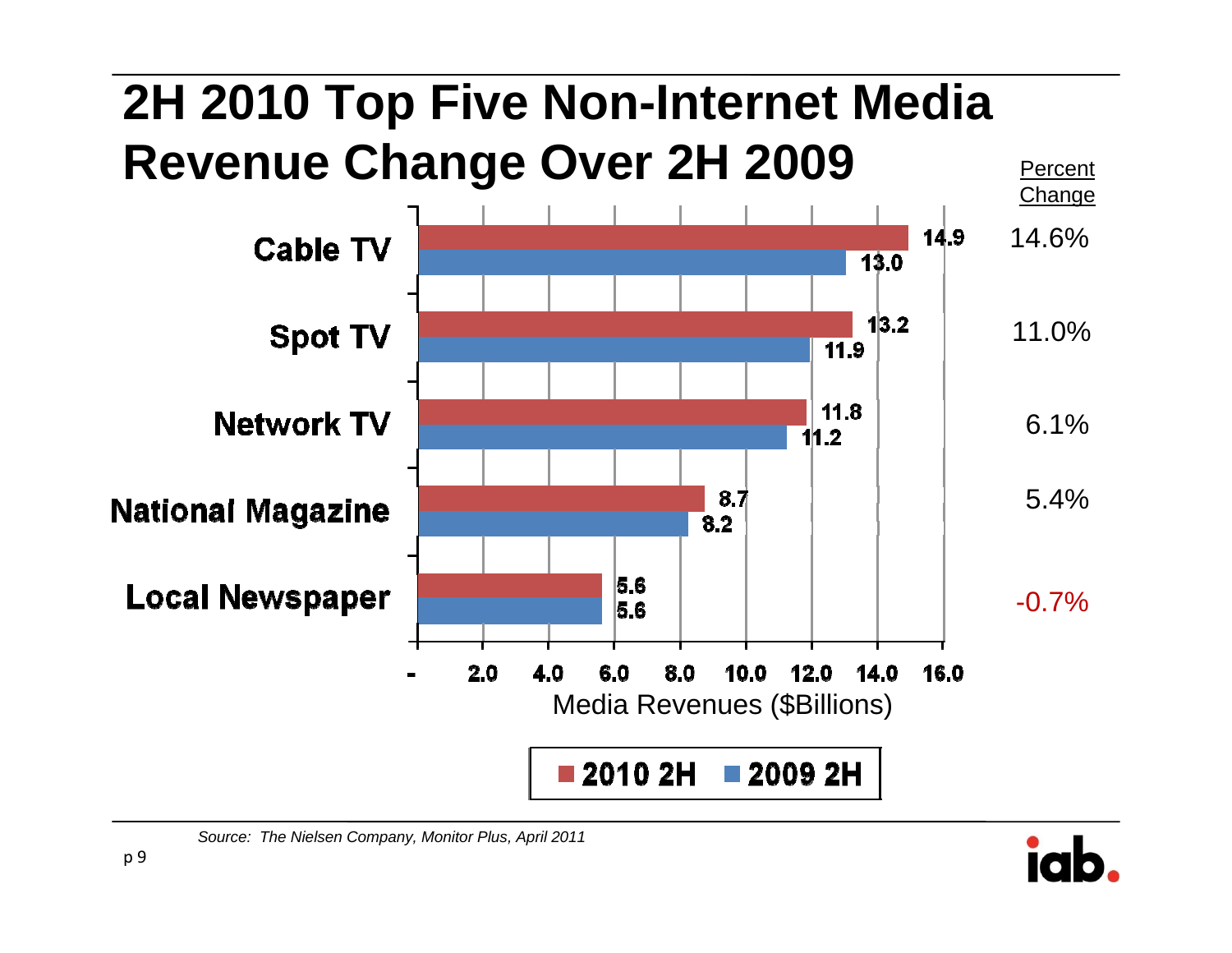#### **Internet Ad Revenue Long View: Largest Quarter Ever is Also the Fifth Consecutive One of Growth**



#### **Quarterly \$ Revenue Growth Comparisons — 1Q2001-4Q2010**

*Source: IAB Internet Advertising Revenue Report, 2010 First Half and Second Quarter Report*

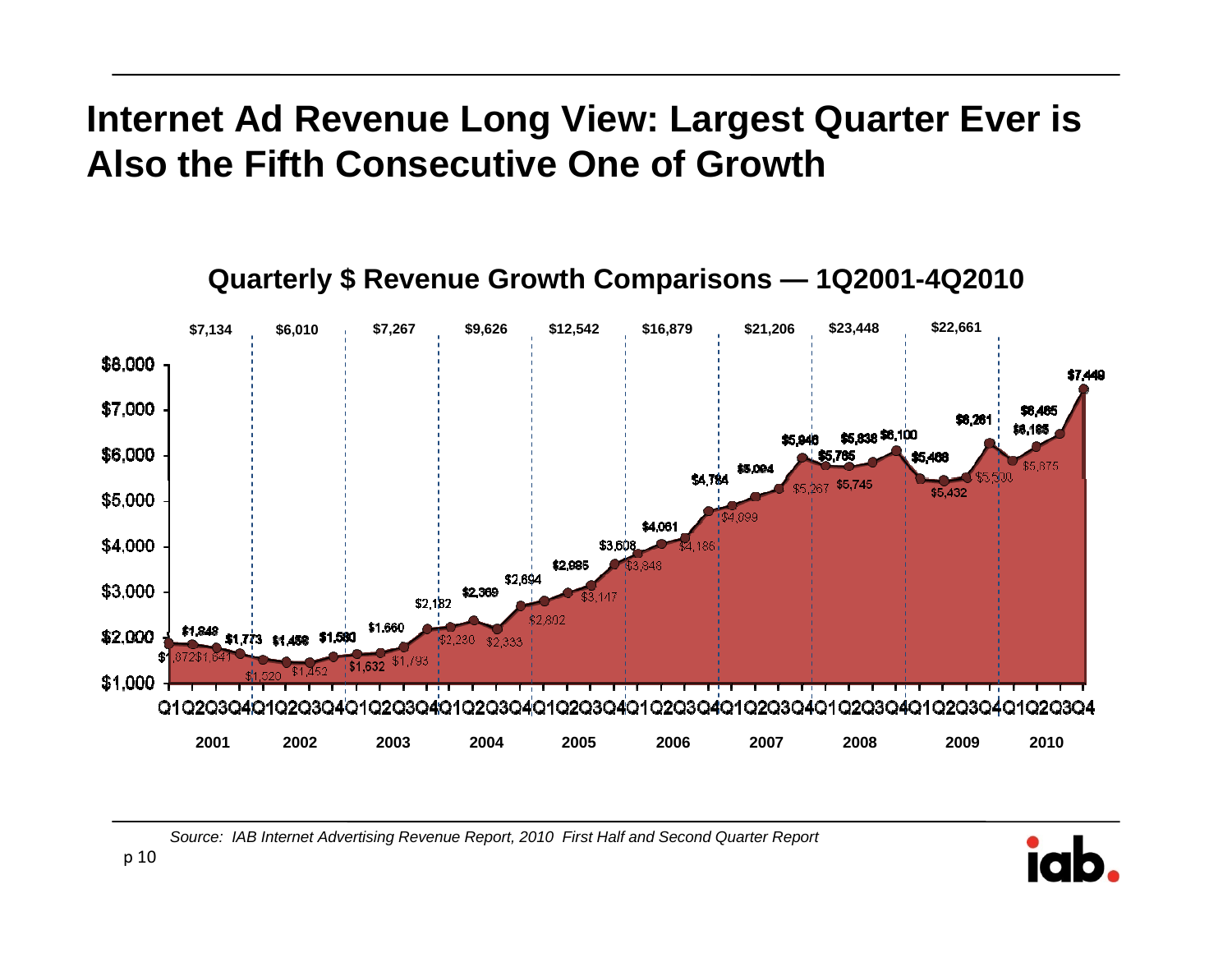#### **Display Pricing (CPM) Trend Varies By Content Category**



p <sup>11</sup> *2011, WebCosts Release*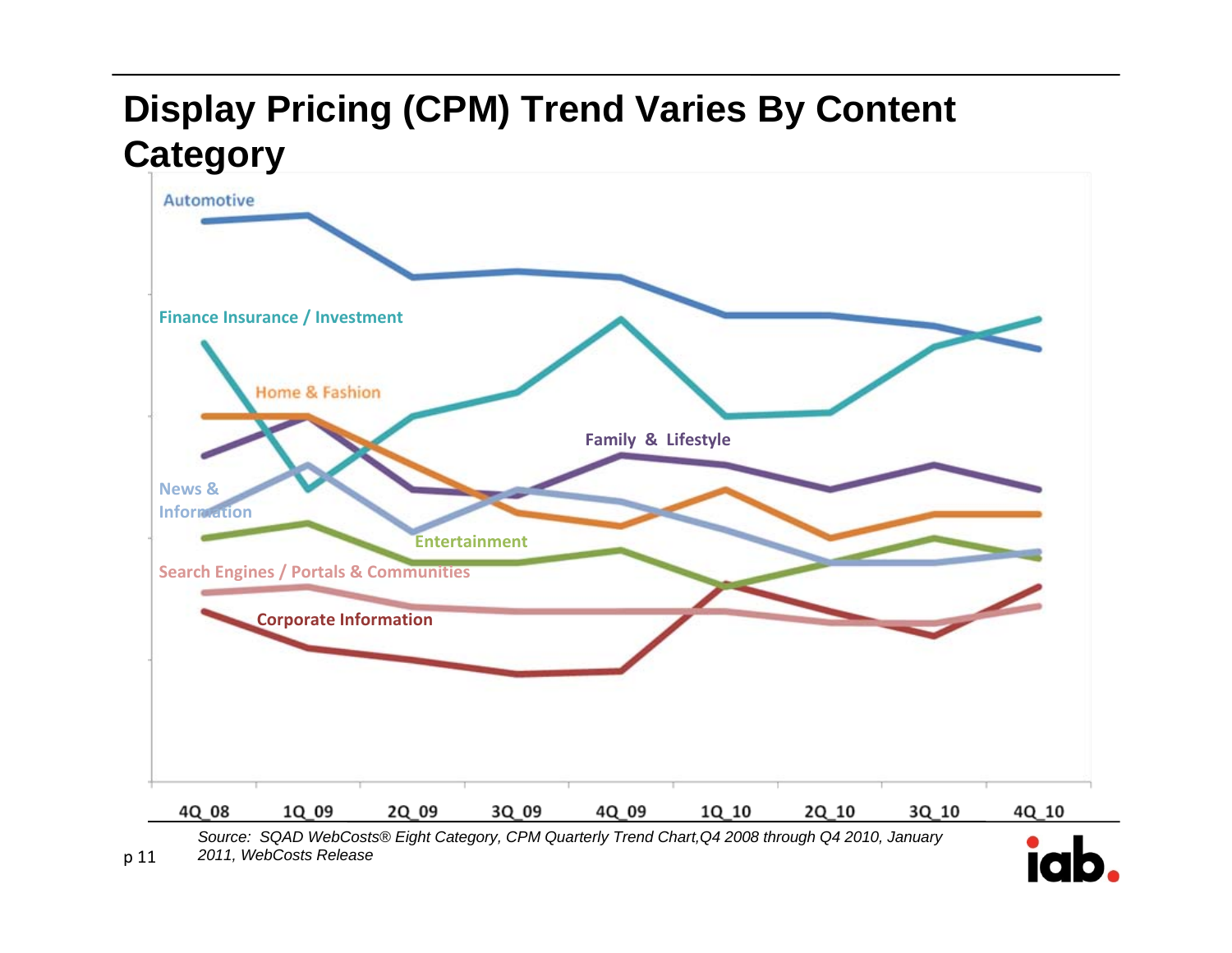## **Double Digit Growth Takes Center Stage**

- • In 2010, Display\*, and Classifieds and Directories took off, up 24% and 15%, respectively, while search also enjoyed double digit growth $(+12%)$
- • Standouts driving display-related ad formats\*' revenue growth are:
	- Sponsorships, up 88%,
	- –Banners, up 23%, and
	- Digital video at a 40% year to year increase
- • A just released IAB study, "An Inside Look at Demand Side Perceptions of Digital Video Advertising" shows that marketers and advertisers expect 22% growth in spending in the coming year.
- $\bullet$  *A footnote on reporting: Sellers of mobile advertising, we call upon you to recognize the value of an accurate, independent, authoritative market sizing of the industry and lend greater support to this research*.

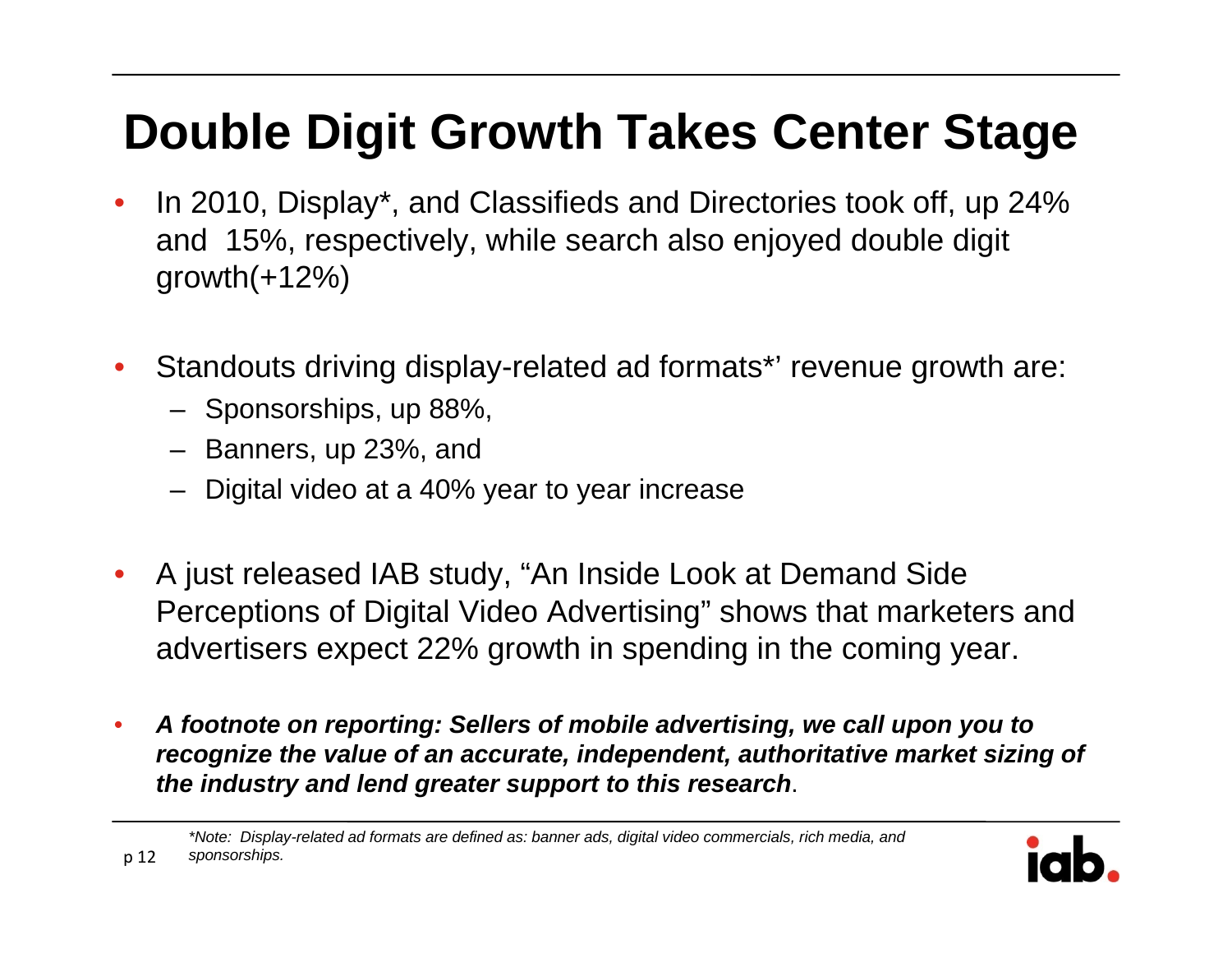## **Details of Full Year 2010 IAB Internet Advertising Revenue Report**

David Silverman,

Partner, PricewaterhouseCoopers

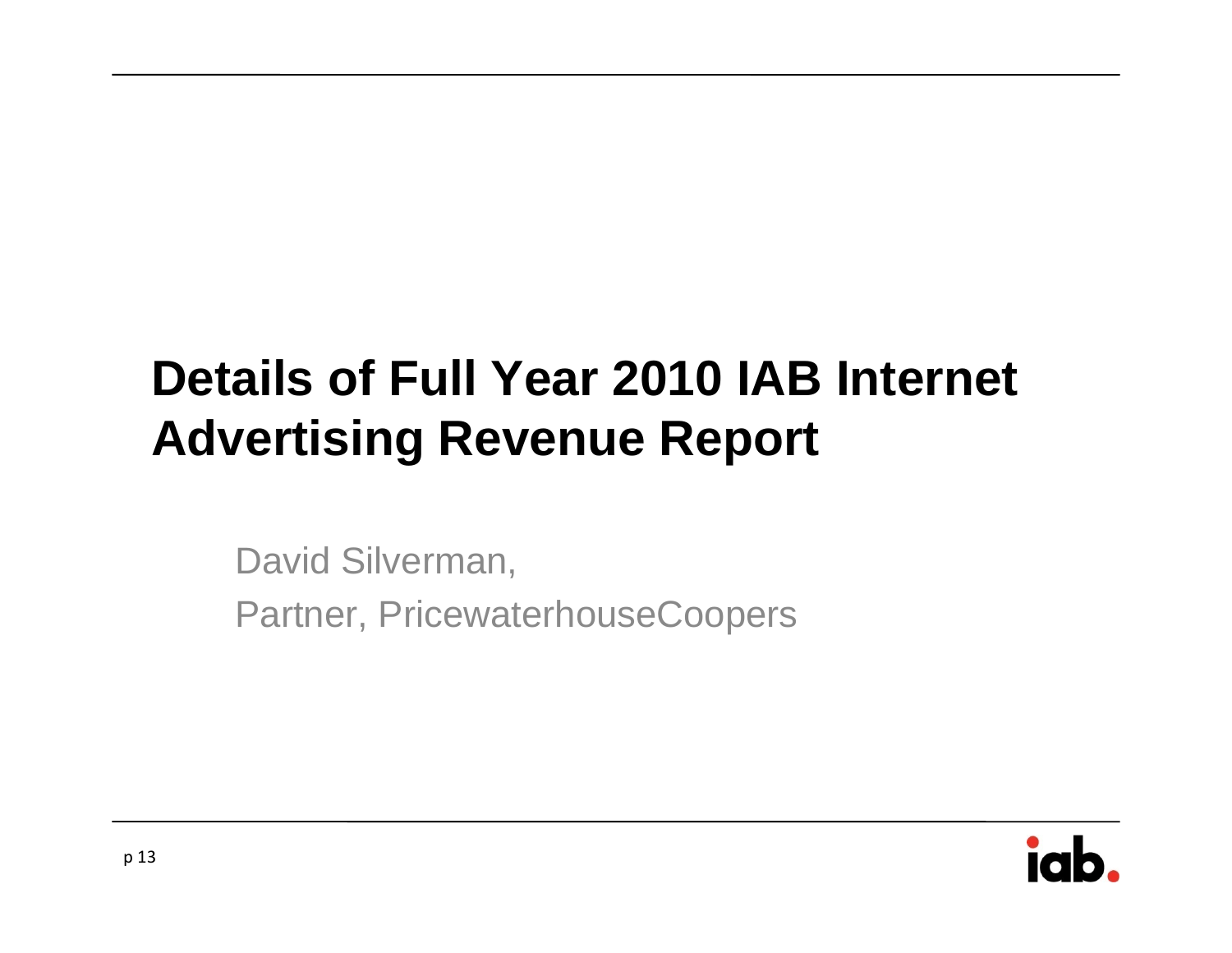## **Important Note on Q&A**

- • We will open a voice line for **journalists** to ask questions at the end of the presentations.
- $\bullet$  **IAB members** should ask questions using the Webex user interface
	- Please type questions into the Chat box on the Webex user interface at any time during the presentations.
	- We will create a queue and answer as many questions as possible following the presentations.
	- Additional press questions should be directed to **Marnie Black, marnie@iab.net**
	- Additional questions from IAB members should be directed to **Joe Laszlo, joe@iab.net.**